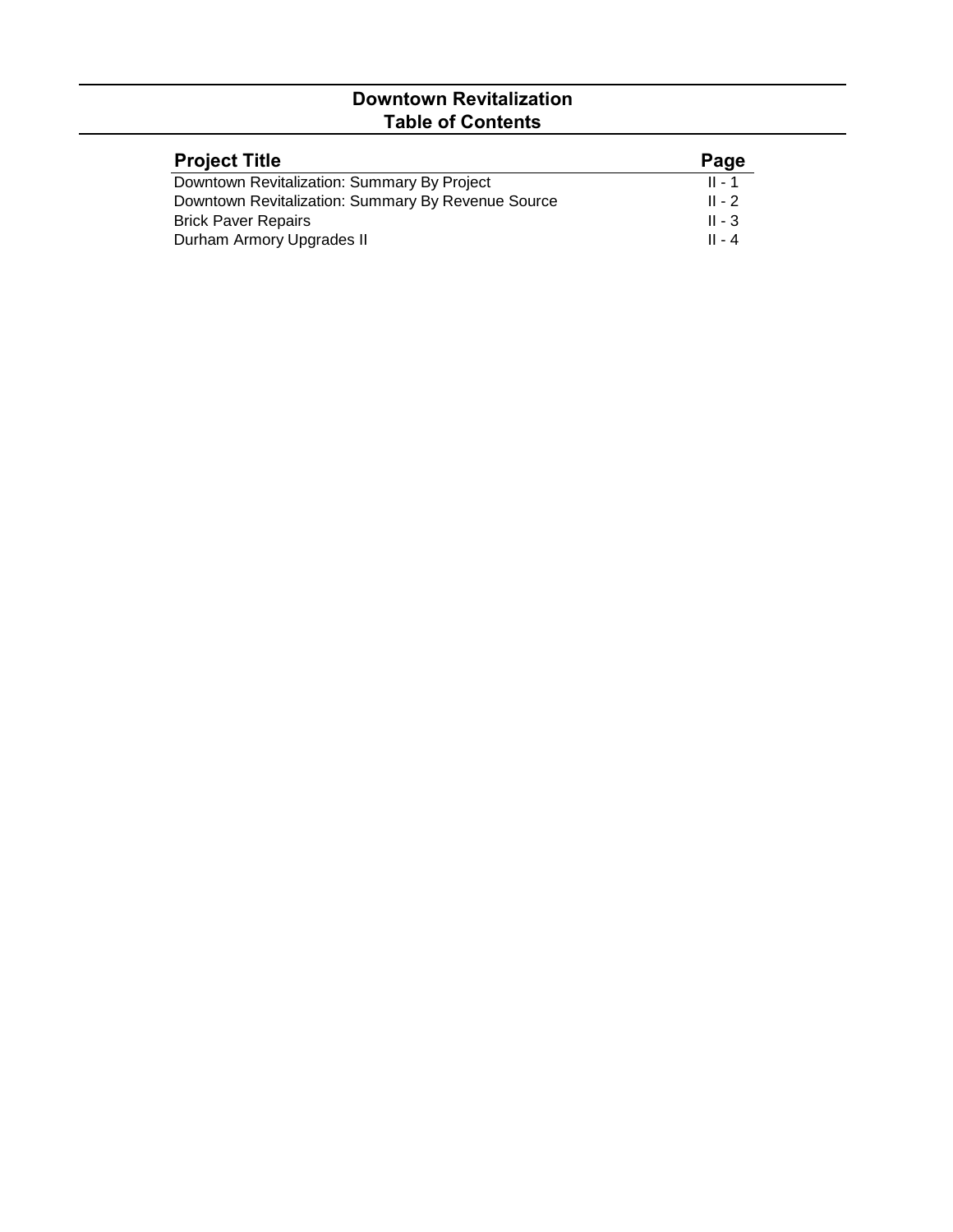| <b>Program Category: Downtown Revitalization</b> |                           |            |            |            |            |            |            |                 |               |  |
|--------------------------------------------------|---------------------------|------------|------------|------------|------------|------------|------------|-----------------|---------------|--|
|                                                  | <b>SUMMARY BY PROJECT</b> |            |            |            |            |            |            |                 |               |  |
| Category                                         | <b>Prior Year</b>         | FY 2015-16 | FY 2016-17 | FY 2017-18 | FY 2018-19 | FY 2019-20 | FY 2020-21 | Future<br>Years | Total Request |  |
| <b>Brick Paver</b><br>Repairs                    | 250,000                   | 0          | 0          | 0          | 0          | 0          | 0          | 0               | 250,000       |  |
| Durham<br>Armory<br>Upgrades II                  | 905.000                   | 0          | 0          | 0          | 0          | 0          | 0          | 0               | 905,000       |  |
|                                                  | \$1,155,000               | \$0        | \$0        | \$0        | \$0        | \$0        | \$0        | \$0             | \$1,155,000   |  |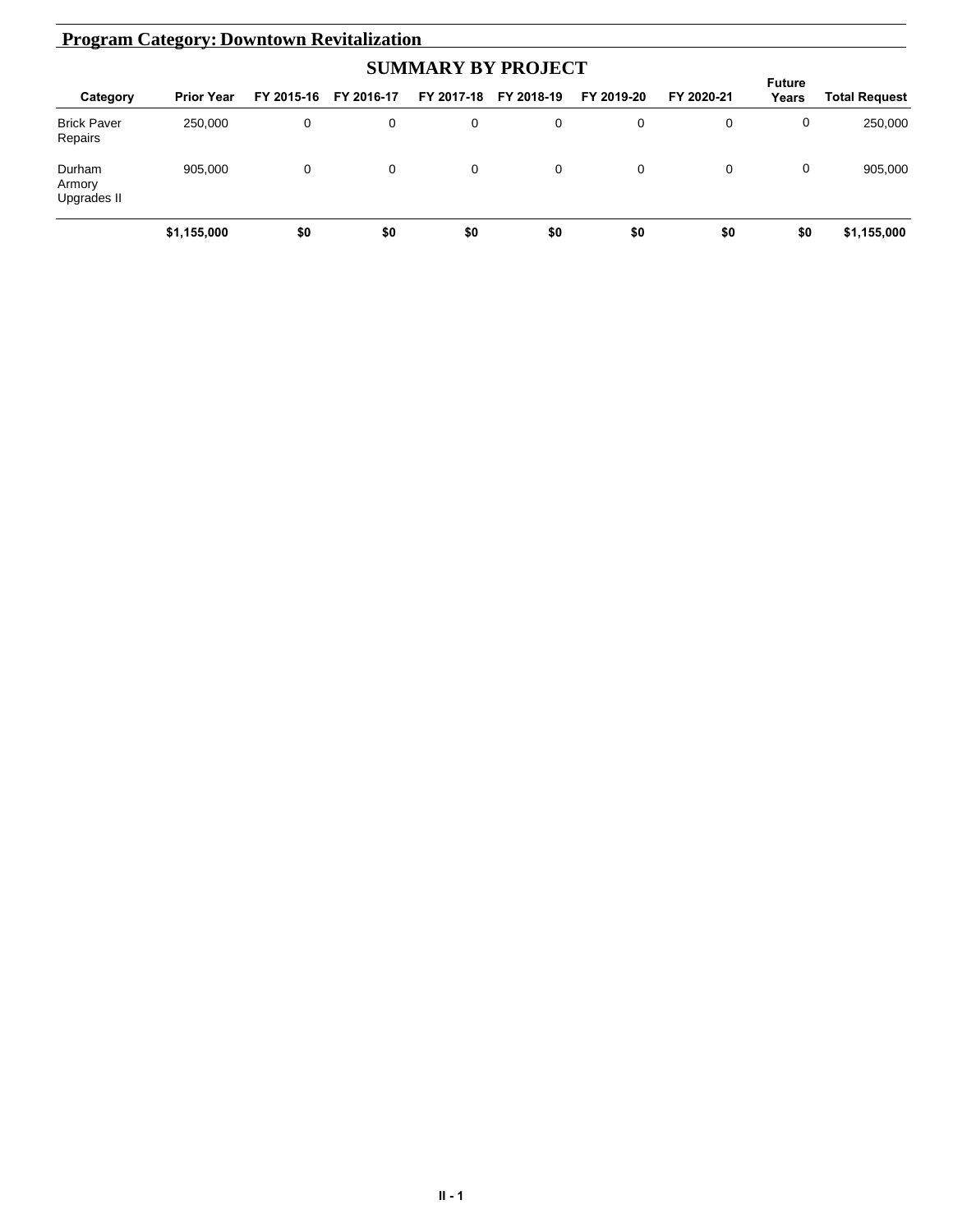| Category                 | <b>Prior Year</b> | FY 2015-16 | FY 2016-17 | FY 2017-18 | FY 2018-19 | FY 2019-20 | FY 2020-21 | <b>Future</b><br>Years | <b>Total Funds</b> |
|--------------------------|-------------------|------------|------------|------------|------------|------------|------------|------------------------|--------------------|
| Unidentified             |                   |            |            |            |            |            |            |                        | 0                  |
| Pay-As-You-Go            |                   | 0          | 0          |            |            |            |            |                        | $\Omega$           |
| Other                    | 905.000           |            | 0          |            |            |            |            | 0                      | 905,000            |
| <b>Installment Sales</b> | 250.000           |            |            |            |            |            |            | 0                      | 250.000            |
|                          | \$1,155,000       | \$0        | \$0        | \$0        | \$0        | \$0        | \$0        | \$0                    | \$1,155,000        |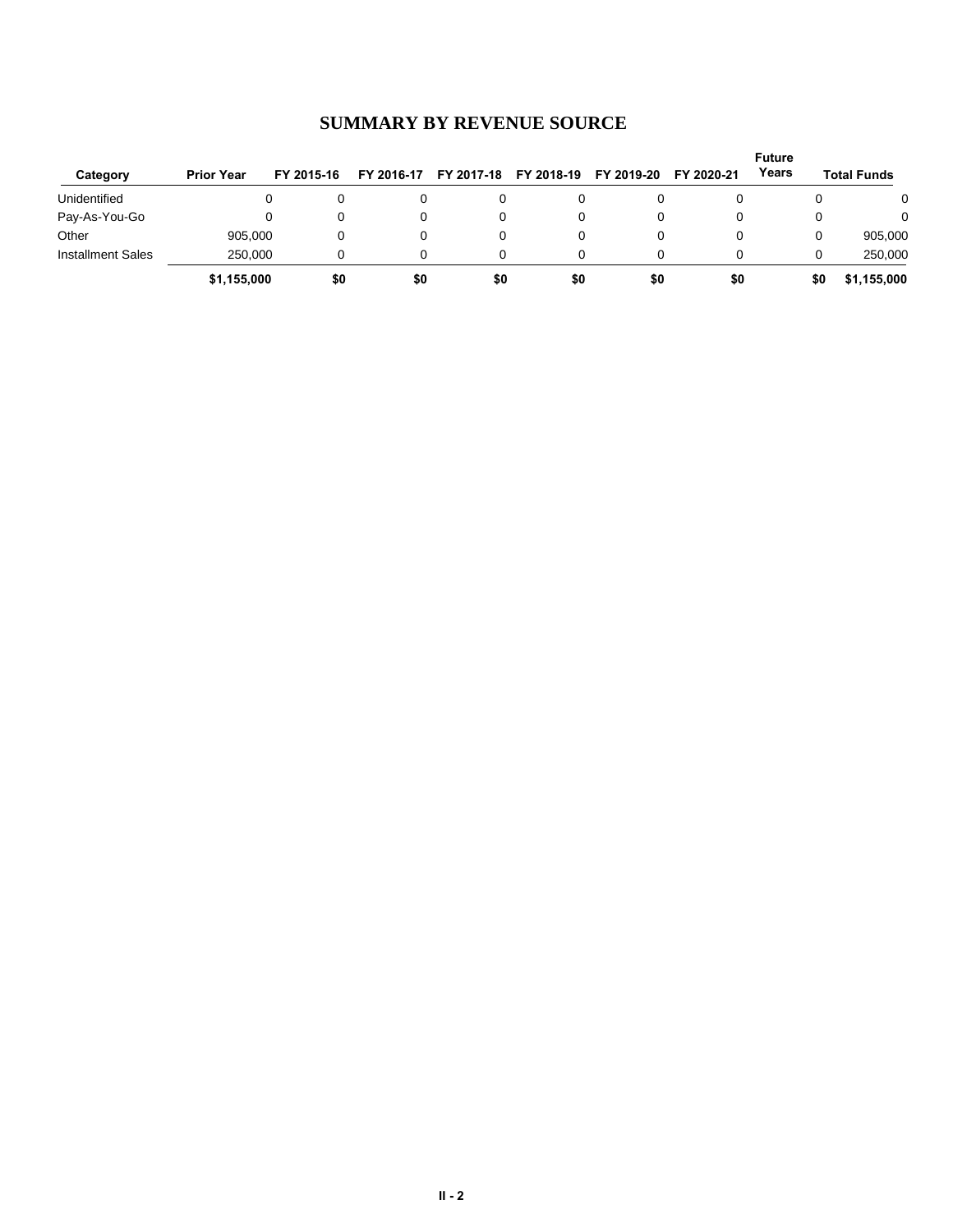## **CITY OF DURHAM CAPITAL IMPROVEMENTS PROGRAM**

| Service Area                                       |                                                                                                                    |           | Department        |            |                         | Division/Program:             |         | District:              |              |  |  |
|----------------------------------------------------|--------------------------------------------------------------------------------------------------------------------|-----------|-------------------|------------|-------------------------|-------------------------------|---------|------------------------|--------------|--|--|
| Downtown Revitalization                            |                                                                                                                    |           | Public Works      |            |                         | Engineering Survey, Design an |         |                        |              |  |  |
| <b>Project Title</b><br><b>Brick Paver Repairs</b> |                                                                                                                    |           | <b>Pin Number</b> |            |                         | Master Plan                   |         |                        |              |  |  |
| <b>Project Description</b>                         | This project will address the on-going and specialized repair needs of the<br>downtown streetscape infrastructure. |           |                   |            |                         |                               |         |                        |              |  |  |
| <b>PROJECT STATUS -</b>                            |                                                                                                                    | June 2015 |                   |            | <b>PROJECTED DATES:</b> |                               |         | <b>TYPE REQUEST</b>    |              |  |  |
|                                                    | <b>Total Expenditures</b>                                                                                          |           | \$0               |            | Beginning               | 07/13                         |         | Continuation           |              |  |  |
|                                                    |                                                                                                                    |           |                   | Completion | 06/17                   |                               |         |                        |              |  |  |
| <b>Appropriation</b>                               | <b>Prior Year</b>                                                                                                  | 2015-16   | 2016-17           | 2017-18    | 2018-19                 | 2019-20                       | 2020-21 | <b>Future</b><br>Years | <b>TOTAL</b> |  |  |
| Construction                                       | \$250,000                                                                                                          | \$0       | \$0               | \$0        | \$0                     | \$0                           | \$0     | \$0                    | \$250,000    |  |  |
| <b>Total</b>                                       | \$250,000                                                                                                          | \$0       | \$0               | \$0        | \$0                     | \$0                           | \$0     | \$0                    | \$250,000    |  |  |
|                                                    |                                                                                                                    |           |                   |            |                         |                               |         | <b>Future</b>          |              |  |  |
| Revenue                                            | <b>Prior Year</b>                                                                                                  | 2015-16   | 2016-17           | 2017-18    | 2018-19                 | 2019-20                       | 2020-21 | Years                  | <b>TOTAL</b> |  |  |
| Pay-As-You-Go                                      | \$0                                                                                                                | \$0       | \$0               | \$0        | \$0                     | \$0                           | \$0     | \$0                    | \$0          |  |  |
| <b>Installment Sales</b>                           | \$250,000                                                                                                          | \$0       | \$0               | \$0        | \$0                     | \$0                           | \$0     | \$0                    | \$250,000    |  |  |
| Unidentified                                       | \$0                                                                                                                | \$0       | \$0               | \$0        | \$0                     | \$0                           | \$0     | \$0                    | \$0          |  |  |
| <b>Total</b>                                       | \$250,000                                                                                                          | \$0       | \$0               | \$0        | \$0                     | \$0                           | \$0     | \$0                    | \$250,000    |  |  |